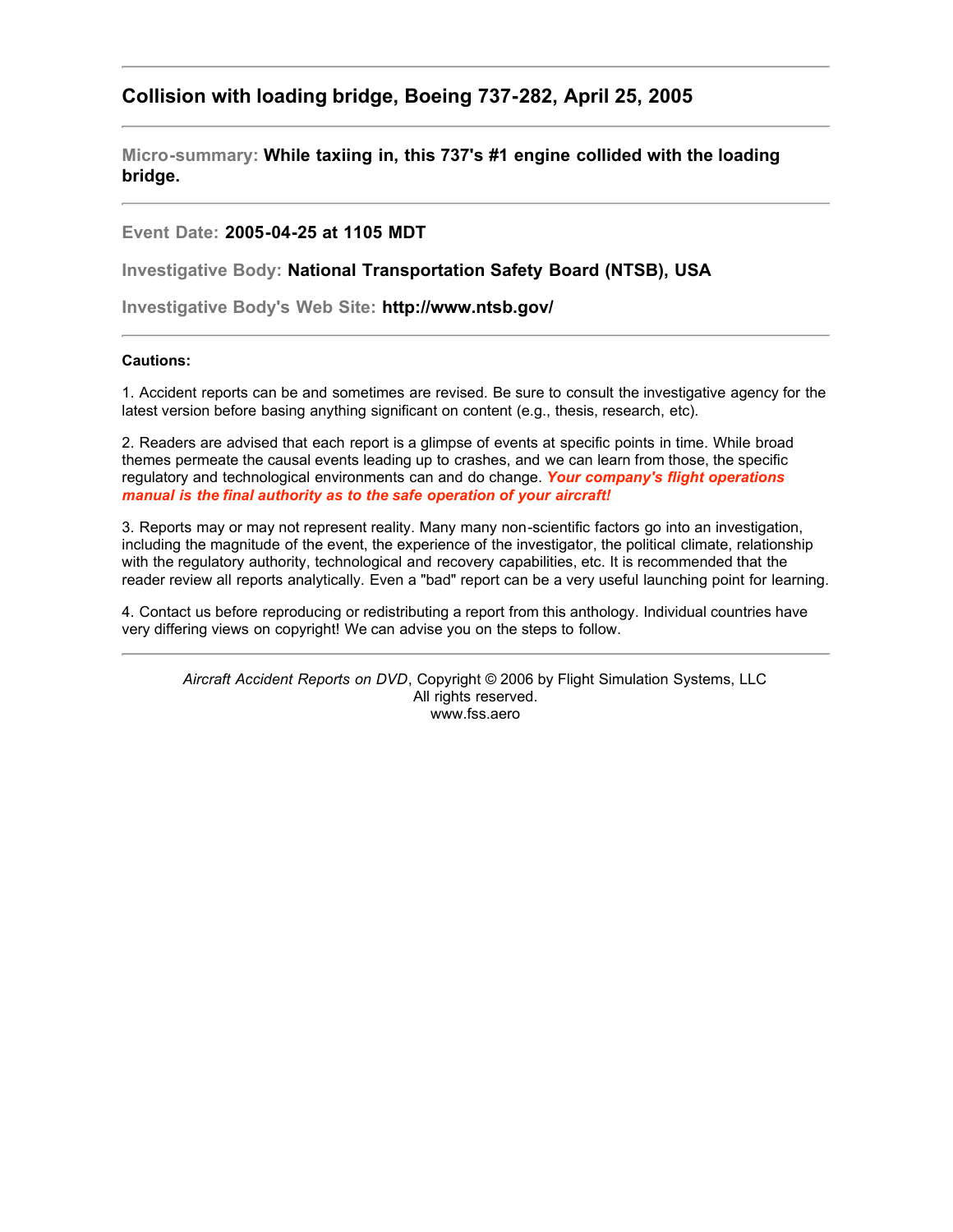| <b>NANSP</b><br>National Transportation Safety Board                                                                                                                                                                                                                                                                                                                                                                                                                                                                                                                                                                                                                                                                                                                                                                                                                                                                                                                                                                                                                                                                                                                                                                                                                                                                                                                                                                                                                                                                                                                                                                                                                                                                                                                                                                                                                                                                                                                                                                |              | NTSB ID: DEN05IA071                        |              |                                  |  | Aircraft Registration Number: N789TM |  |                                                                                                                                      |  |  |  |
|---------------------------------------------------------------------------------------------------------------------------------------------------------------------------------------------------------------------------------------------------------------------------------------------------------------------------------------------------------------------------------------------------------------------------------------------------------------------------------------------------------------------------------------------------------------------------------------------------------------------------------------------------------------------------------------------------------------------------------------------------------------------------------------------------------------------------------------------------------------------------------------------------------------------------------------------------------------------------------------------------------------------------------------------------------------------------------------------------------------------------------------------------------------------------------------------------------------------------------------------------------------------------------------------------------------------------------------------------------------------------------------------------------------------------------------------------------------------------------------------------------------------------------------------------------------------------------------------------------------------------------------------------------------------------------------------------------------------------------------------------------------------------------------------------------------------------------------------------------------------------------------------------------------------------------------------------------------------------------------------------------------------|--------------|--------------------------------------------|--------------|----------------------------------|--|--------------------------------------|--|--------------------------------------------------------------------------------------------------------------------------------------|--|--|--|
| <b>FACTUAL REPORT</b>                                                                                                                                                                                                                                                                                                                                                                                                                                                                                                                                                                                                                                                                                                                                                                                                                                                                                                                                                                                                                                                                                                                                                                                                                                                                                                                                                                                                                                                                                                                                                                                                                                                                                                                                                                                                                                                                                                                                                                                               |              | Occurrence Date: 04/25/2005                |              |                                  |  | Most Critical Injury: None           |  |                                                                                                                                      |  |  |  |
| AVIATION                                                                                                                                                                                                                                                                                                                                                                                                                                                                                                                                                                                                                                                                                                                                                                                                                                                                                                                                                                                                                                                                                                                                                                                                                                                                                                                                                                                                                                                                                                                                                                                                                                                                                                                                                                                                                                                                                                                                                                                                            |              | Occurrence Type: Incident                  |              |                                  |  | Investigated By: NTSB                |  |                                                                                                                                      |  |  |  |
| Location/Time                                                                                                                                                                                                                                                                                                                                                                                                                                                                                                                                                                                                                                                                                                                                                                                                                                                                                                                                                                                                                                                                                                                                                                                                                                                                                                                                                                                                                                                                                                                                                                                                                                                                                                                                                                                                                                                                                                                                                                                                       |              |                                            |              |                                  |  |                                      |  |                                                                                                                                      |  |  |  |
| <b>Nearest City/Place</b>                                                                                                                                                                                                                                                                                                                                                                                                                                                                                                                                                                                                                                                                                                                                                                                                                                                                                                                                                                                                                                                                                                                                                                                                                                                                                                                                                                                                                                                                                                                                                                                                                                                                                                                                                                                                                                                                                                                                                                                           | <b>State</b> | <b>Local Time</b><br>Zip Code<br>Time Zone |              |                                  |  |                                      |  |                                                                                                                                      |  |  |  |
| Denver                                                                                                                                                                                                                                                                                                                                                                                                                                                                                                                                                                                                                                                                                                                                                                                                                                                                                                                                                                                                                                                                                                                                                                                                                                                                                                                                                                                                                                                                                                                                                                                                                                                                                                                                                                                                                                                                                                                                                                                                              | <b>CO</b>    | 1105<br>MDT<br>80249                       |              |                                  |  |                                      |  |                                                                                                                                      |  |  |  |
| Airport Proximity: On Airport                                                                                                                                                                                                                                                                                                                                                                                                                                                                                                                                                                                                                                                                                                                                                                                                                                                                                                                                                                                                                                                                                                                                                                                                                                                                                                                                                                                                                                                                                                                                                                                                                                                                                                                                                                                                                                                                                                                                                                                       |              | Distance From Landing Facility:            |              |                                  |  | <b>Direction From Airport:</b>       |  |                                                                                                                                      |  |  |  |
| <b>Aircraft Information Summary</b>                                                                                                                                                                                                                                                                                                                                                                                                                                                                                                                                                                                                                                                                                                                                                                                                                                                                                                                                                                                                                                                                                                                                                                                                                                                                                                                                                                                                                                                                                                                                                                                                                                                                                                                                                                                                                                                                                                                                                                                 |              |                                            |              |                                  |  |                                      |  |                                                                                                                                      |  |  |  |
| Aircraft Manufacturer                                                                                                                                                                                                                                                                                                                                                                                                                                                                                                                                                                                                                                                                                                                                                                                                                                                                                                                                                                                                                                                                                                                                                                                                                                                                                                                                                                                                                                                                                                                                                                                                                                                                                                                                                                                                                                                                                                                                                                                               |              |                                            | Model/Series |                                  |  |                                      |  | Type of Aircraft                                                                                                                     |  |  |  |
| Boeing                                                                                                                                                                                                                                                                                                                                                                                                                                                                                                                                                                                                                                                                                                                                                                                                                                                                                                                                                                                                                                                                                                                                                                                                                                                                                                                                                                                                                                                                                                                                                                                                                                                                                                                                                                                                                                                                                                                                                                                                              |              |                                            | 737-282      |                                  |  |                                      |  | Airplane                                                                                                                             |  |  |  |
| Sightseeing Flight: No                                                                                                                                                                                                                                                                                                                                                                                                                                                                                                                                                                                                                                                                                                                                                                                                                                                                                                                                                                                                                                                                                                                                                                                                                                                                                                                                                                                                                                                                                                                                                                                                                                                                                                                                                                                                                                                                                                                                                                                              |              |                                            |              | Air Medical Transport Flight: No |  |                                      |  |                                                                                                                                      |  |  |  |
| Narrative                                                                                                                                                                                                                                                                                                                                                                                                                                                                                                                                                                                                                                                                                                                                                                                                                                                                                                                                                                                                                                                                                                                                                                                                                                                                                                                                                                                                                                                                                                                                                                                                                                                                                                                                                                                                                                                                                                                                                                                                           |              |                                            |              |                                  |  |                                      |  |                                                                                                                                      |  |  |  |
| 737-282, N789TM, impacted the loading bridge while being marshalled into the gate at Denver<br>International Airport (DEN), Denver, Colorado. None of the 92 passengers, 6 crew members, or<br>ground personnel was injured.<br>conducted under Title 14 Code of Federal Regulations Part 121 on an instrument flight rules flight<br>plan. The flight originated at Wendover Airport (ENV), in Wendover, Utah, approximately 0930.<br>According to DEN operations personnel, the airplane was being marshalled to gate A52 by Frontier<br>Airlines ground operations.<br>line, which was located approximately 25 feet forward of the "737" stop bar line. During the taxi<br>along the lead-in line, the airplane's left engine pylon fairing impacted the loading bridge. At<br>the time of the incident, the loading bridge wheels were positioned within the painted hash-mark<br>The flight crew was unaware that the airplane impacted the loading bridge.<br>box.<br>According to the Frontier Airlines Ground Accident/Incident Investigation Report, the Casino<br>Express flight was marshalled in gate A52 far enough forward for the #1 engine housing to make<br>contact with the loading bridge. The loading bridge was set in the box for the the Boeing 737-200;<br>however, "at the direction of the Supervisor on Duty, the [aircraft] was marshalled to the 727 stop<br>block causing the [aircraft] to make contact with the loading bridge." The report stated, "A<br>complete lack of communication among interested parties accompanied by the assigning unqualified<br>agents and a lack of direct supervision was the major cause of this accident. The Supervisor on<br>Duty also directed the marshaller to bring the [aircraft] up to the 727 stop block which is<br>approximately 25-30 feet forward of the 737 stop block. This was only communicated to the<br>marshaller and not to anyone else. The supervisor was not in attendance during the arrival of the<br>$[aircraft].$ " |              |                                            |              |                                  |  |                                      |  | The airplane sustained minor exterior damage. The flight was<br>The ground personnel marshalled the airplane onto the "727" stop bar |  |  |  |
| The report stated the ground marshalling of the Casino Express flight was an irregular operation<br>for the Frontier Jet Express team which normally handles regional jets.                                                                                                                                                                                                                                                                                                                                                                                                                                                                                                                                                                                                                                                                                                                                                                                                                                                                                                                                                                                                                                                                                                                                                                                                                                                                                                                                                                                                                                                                                                                                                                                                                                                                                                                                                                                                                                         |              |                                            |              |                                  |  |                                      |  |                                                                                                                                      |  |  |  |
| FACTUAL REPORT - AVIATION<br>Page 1                                                                                                                                                                                                                                                                                                                                                                                                                                                                                                                                                                                                                                                                                                                                                                                                                                                                                                                                                                                                                                                                                                                                                                                                                                                                                                                                                                                                                                                                                                                                                                                                                                                                                                                                                                                                                                                                                                                                                                                 |              |                                            |              |                                  |  |                                      |  |                                                                                                                                      |  |  |  |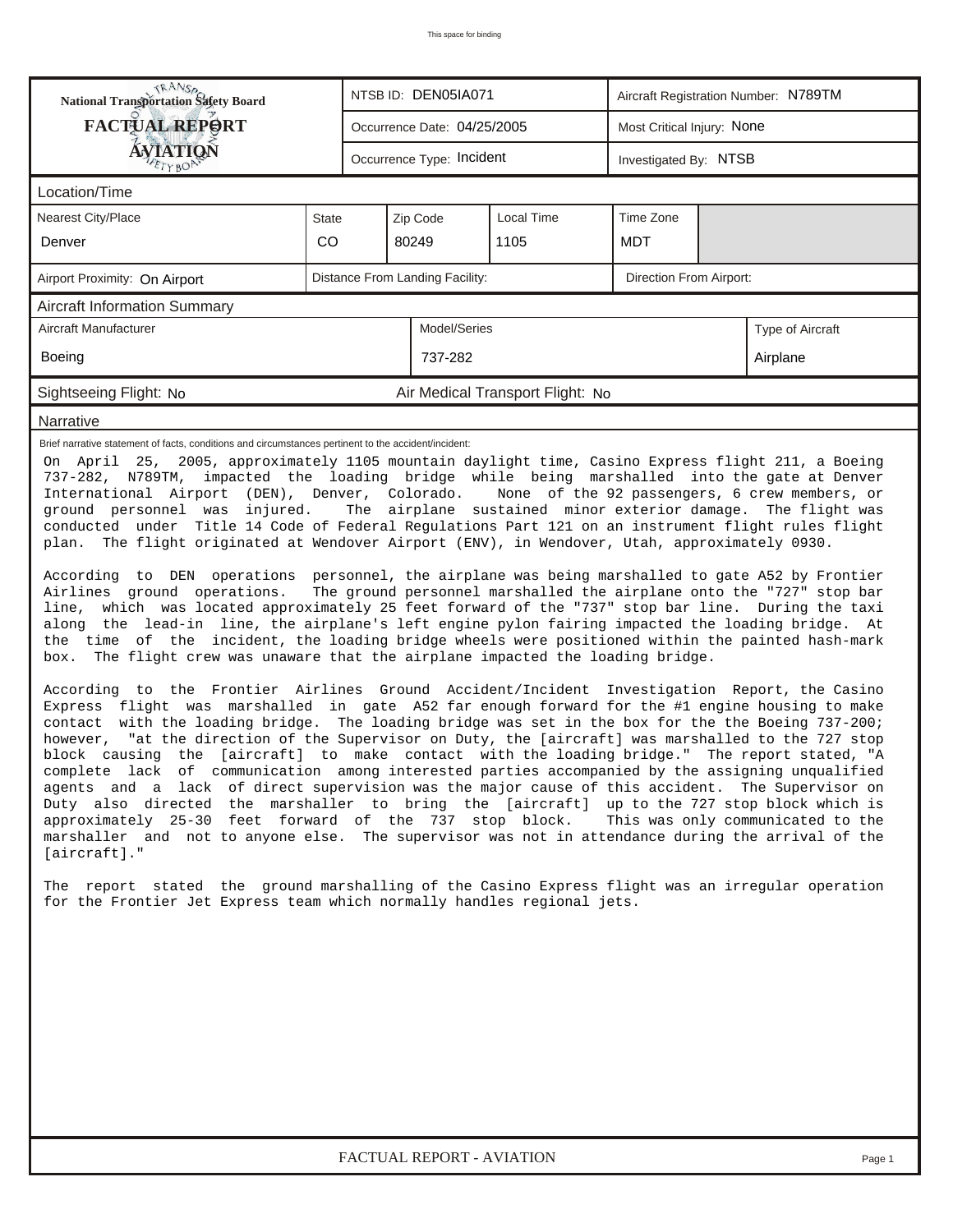| <b>National Transportation Safety Board</b>                                                                     |                  | NTSB ID: DEN05IA071                                                     |                             |                                         |                            |  |                                         |  |                     |               |          |  |
|-----------------------------------------------------------------------------------------------------------------|------------------|-------------------------------------------------------------------------|-----------------------------|-----------------------------------------|----------------------------|--|-----------------------------------------|--|---------------------|---------------|----------|--|
| FACTUAL REPORT                                                                                                  |                  |                                                                         | Occurrence Date: 04/25/2005 |                                         |                            |  |                                         |  |                     |               |          |  |
| <b>AVIATION</b>                                                                                                 |                  |                                                                         |                             | Occurrence Type: Incident               |                            |  |                                         |  |                     |               |          |  |
| Landing Facility/Approach Information                                                                           |                  |                                                                         |                             |                                         |                            |  |                                         |  |                     |               |          |  |
| <b>Airport Name</b>                                                                                             |                  | Runway Used<br>Runway Length<br>Airport ID:<br><b>Airport Elevation</b> |                             |                                         |                            |  |                                         |  |                     | Runway Width  |          |  |
| <b>DENVER INTL</b>                                                                                              | <b>DEN</b>       |                                                                         | 5280 Ft. MSL                |                                         | <b>NA</b>                  |  |                                         |  |                     |               |          |  |
| Runway Surface Type:                                                                                            |                  |                                                                         |                             |                                         |                            |  |                                         |  |                     |               |          |  |
| Runway Surface Condition:                                                                                       |                  |                                                                         |                             |                                         |                            |  |                                         |  |                     |               |          |  |
| Type Instrument Approach: Unknown                                                                               |                  |                                                                         |                             |                                         |                            |  |                                         |  |                     |               |          |  |
| VFR Approach/Landing: Unknown                                                                                   |                  |                                                                         |                             |                                         |                            |  |                                         |  |                     |               |          |  |
| Aircraft Information                                                                                            |                  |                                                                         |                             |                                         |                            |  |                                         |  |                     |               |          |  |
| Aircraft Manufacturer<br><b>Boeing</b>                                                                          |                  |                                                                         | Model/Series<br>737-282     |                                         |                            |  |                                         |  | 23046               | Serial Number |          |  |
| Airworthiness Certificate(s): Normal                                                                            |                  |                                                                         |                             |                                         |                            |  |                                         |  |                     |               |          |  |
| Landing Gear Type: Retractable - Tricycle                                                                       |                  |                                                                         |                             |                                         |                            |  |                                         |  |                     |               |          |  |
| Homebuilt Aircraft? No<br>Certified Max Gross Wt.<br>Number of Engines: 2<br>Number of Seats: 130<br>124500 LBS |                  |                                                                         |                             |                                         |                            |  |                                         |  |                     |               |          |  |
| Engine Type:<br>Turbo Jet                                                                                       |                  |                                                                         |                             | Engine Manufacturer:<br>Pratt & Whitney | Model/Series:<br>JT8D-17A  |  |                                         |  | Rated Power:        |               |          |  |
| - Aircraft Inspection Information                                                                               |                  |                                                                         |                             |                                         |                            |  |                                         |  |                     |               |          |  |
| Type of Last Inspection                                                                                         |                  |                                                                         |                             | Date of Last Inspection                 | Time Since Last Inspection |  |                                         |  | Airframe Total Time |               |          |  |
| <b>Continuous Airworthiness</b>                                                                                 |                  |                                                                         |                             |                                         |                            |  | Hours                                   |  | Hours               |               |          |  |
| - Emergency Locator Transmitter (ELT) Information                                                               |                  |                                                                         |                             |                                         |                            |  |                                         |  |                     |               |          |  |
| ELT Installed? Yes                                                                                              | ELT Operated? No |                                                                         |                             |                                         |                            |  | ELT Aided in Locating Accident Site? No |  |                     |               |          |  |
| Owner/Operator Information                                                                                      |                  |                                                                         |                             |                                         |                            |  |                                         |  |                     |               |          |  |
| <b>Registered Aircraft Owner</b>                                                                                |                  |                                                                         | <b>Street Address</b>       | 976 Mountain City Highway               |                            |  |                                         |  |                     |               |          |  |
| TEM ENTERPRISES INC                                                                                             |                  |                                                                         | <b>State</b><br>City        |                                         |                            |  |                                         |  |                     |               | Zip Code |  |
|                                                                                                                 |                  |                                                                         | <b>Street Address</b>       | Elko                                    |                            |  |                                         |  |                     | <b>NV</b>     | 89801    |  |
| Operator of Aircraft                                                                                            |                  | Same as Reg'd Aircraft Owner                                            |                             |                                         |                            |  |                                         |  |                     |               |          |  |
| Same as Reg'd Aircraft Owner                                                                                    |                  | City                                                                    |                             |                                         |                            |  |                                         |  | <b>State</b>        | Zip Code      |          |  |
| Operator Does Business As: Casino Express                                                                       |                  |                                                                         |                             |                                         |                            |  | Operator Designator Code: BJNA          |  |                     |               |          |  |
| - Type of U.S. Certificate(s) Held:                                                                             |                  |                                                                         |                             |                                         |                            |  |                                         |  |                     |               |          |  |
| Air Carrier Operating Certificate(s): Flag Carrier/Domestic                                                     |                  |                                                                         |                             |                                         |                            |  |                                         |  |                     |               |          |  |
| Operating Certificate:<br>Operator Certificate:                                                                 |                  |                                                                         |                             |                                         |                            |  |                                         |  |                     |               |          |  |
| Regulation Flight Conducted Under: Part 121: Air Carrier                                                        |                  |                                                                         |                             |                                         |                            |  |                                         |  |                     |               |          |  |
| Type of Flight Operation Conducted: Scheduled; Domestic; Passenger Only                                         |                  |                                                                         |                             |                                         |                            |  |                                         |  |                     |               |          |  |
|                                                                                                                 |                  |                                                                         |                             | FACTUAL REPORT - AVIATION               |                            |  |                                         |  |                     |               | Page 2   |  |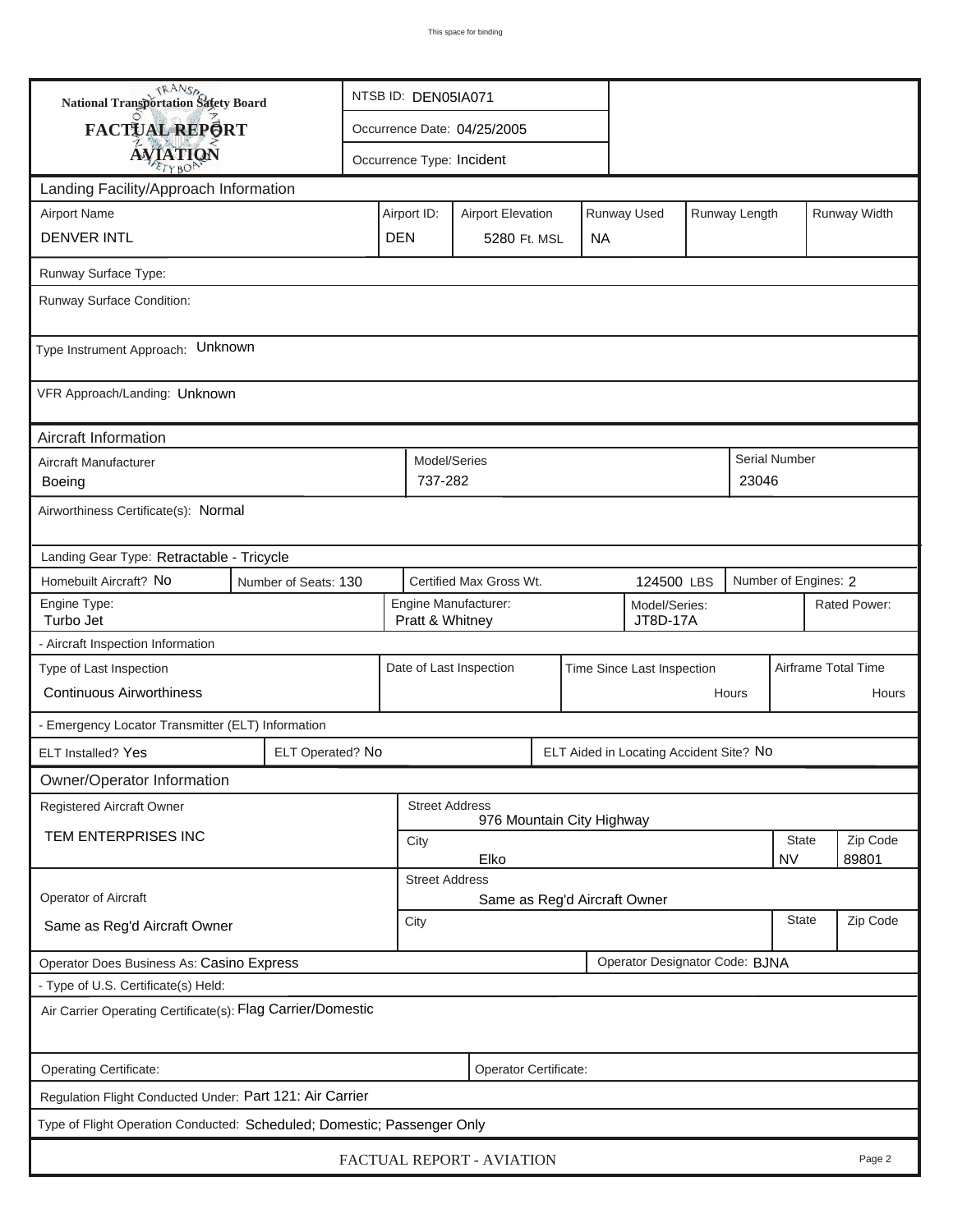| TRANSO.<br><b>National Transportation Safety Board</b>                                                   |                                                         |         |                        |                                                   | NTSB ID: DEN05IA071         |      |              |        |                          |                    |                                         |                    |                                    |                     |
|----------------------------------------------------------------------------------------------------------|---------------------------------------------------------|---------|------------------------|---------------------------------------------------|-----------------------------|------|--------------|--------|--------------------------|--------------------|-----------------------------------------|--------------------|------------------------------------|---------------------|
|                                                                                                          | FACTUAL REPORT                                          |         |                        |                                                   | Occurrence Date: 04/25/2005 |      |              |        |                          |                    |                                         |                    |                                    |                     |
|                                                                                                          | <b>AVIATION</b>                                         |         |                        |                                                   | Occurrence Type: Incident   |      |              |        |                          |                    |                                         |                    |                                    |                     |
|                                                                                                          |                                                         |         |                        |                                                   |                             |      |              |        |                          |                    |                                         |                    |                                    |                     |
| Name                                                                                                     | <b>First Pilot Information</b>                          |         |                        |                                                   |                             |      |              |        |                          |                    | <b>State</b>                            |                    | Date of Birth                      |                     |
|                                                                                                          |                                                         |         |                        |                                                   |                             | City |              |        |                          |                    |                                         |                    | Age                                |                     |
| On File<br>On File<br>On File                                                                            |                                                         |         |                        |                                                   |                             |      |              |        |                          |                    | On File                                 | 51                 |                                    |                     |
| Seat Occupied: Left<br>Principal Profession: Occupational Pilot<br>Certificate Number: On File<br>Sex: M |                                                         |         |                        |                                                   |                             |      |              |        |                          |                    |                                         |                    |                                    |                     |
| Airline Transport; Commercial<br>Certificate(s):                                                         |                                                         |         |                        |                                                   |                             |      |              |        |                          |                    |                                         |                    |                                    |                     |
| Airplane Rating(s):<br>Multi-engine Land; Single-engine Land                                             |                                                         |         |                        |                                                   |                             |      |              |        |                          |                    |                                         |                    |                                    |                     |
|                                                                                                          | Rotorcraft/Glider/LTA: None                             |         |                        |                                                   |                             |      |              |        |                          |                    |                                         |                    |                                    |                     |
|                                                                                                          | Instrument Rating(s): Airplane                          |         |                        |                                                   |                             |      |              |        |                          |                    |                                         |                    |                                    |                     |
| Airplane Single-engine; Instrument Airplane<br>Instructor Rating(s):                                     |                                                         |         |                        |                                                   |                             |      |              |        |                          |                    |                                         |                    |                                    |                     |
|                                                                                                          | Type Rating/Endorsement for Accident/Incident Aircraft? |         |                        |                                                   |                             |      |              |        |                          |                    | Current Biennial Flight Review? 12/2004 |                    |                                    |                     |
|                                                                                                          | Medical Cert.: Class 1                                  |         |                        | Medical Cert. Status: Without Waivers/Limitations |                             |      |              |        |                          |                    |                                         |                    | Date of Last Medical Exam: 11/2004 |                     |
|                                                                                                          |                                                         |         |                        |                                                   |                             |      |              |        |                          |                    |                                         |                    |                                    |                     |
| - Flight Time Matrix                                                                                     |                                                         | All A/C | This Make<br>and Model | Airplane<br>Single Engine                         | Airplane<br>Mult-Engine     |      | Night        | Actual | Instrument               | Simulated          |                                         | Rotorcraft         | Glider                             | Lighter<br>Than Air |
| <b>Total Time</b>                                                                                        |                                                         | 16000   | 4000                   |                                                   |                             |      |              |        | 2500                     | 400                |                                         |                    |                                    |                     |
|                                                                                                          | Pilot In Command(PIC)                                   | 16000   | 3000                   |                                                   |                             |      |              |        |                          |                    |                                         |                    |                                    |                     |
| Instructor                                                                                               |                                                         | 800     |                        |                                                   |                             |      |              |        |                          |                    |                                         |                    |                                    |                     |
| Last 90 Days                                                                                             |                                                         |         | 200                    |                                                   |                             |      |              |        |                          |                    |                                         |                    |                                    |                     |
| Last 30 Days<br>Last 24 Hours                                                                            |                                                         |         | 75<br>$\overline{7}$   |                                                   |                             |      |              |        |                          |                    |                                         |                    |                                    |                     |
|                                                                                                          | Seatbelt Used? Yes                                      |         |                        |                                                   |                             |      |              |        | Toxicology Performed? No |                    |                                         |                    | Second Pilot? Yes                  |                     |
|                                                                                                          |                                                         |         |                        | Shoulder Harness Used? Yes                        |                             |      |              |        |                          |                    |                                         |                    |                                    |                     |
|                                                                                                          |                                                         |         |                        |                                                   |                             |      |              |        |                          |                    |                                         |                    |                                    |                     |
|                                                                                                          | Flight Plan/Itinerary                                   |         |                        |                                                   |                             |      |              |        |                          |                    |                                         |                    |                                    |                     |
|                                                                                                          | Type of Flight Plan Filed: IFR                          |         |                        |                                                   |                             |      |              |        |                          |                    |                                         |                    |                                    |                     |
| Departure Point                                                                                          |                                                         |         |                        |                                                   |                             |      | State        |        |                          | Airport Identifier |                                         | Departure Time     |                                    | Time Zone           |
| Wendover                                                                                                 |                                                         |         |                        |                                                   |                             |      | <b>UT</b>    |        | <b>ENV</b>               |                    |                                         | 0923<br><b>MDT</b> |                                    |                     |
| Destination                                                                                              |                                                         |         |                        |                                                   |                             |      | <b>State</b> |        | Airport Identifier       |                    |                                         |                    |                                    |                     |
|                                                                                                          | Same as Accident/Incident Location                      |         |                        |                                                   |                             |      |              |        | <b>DEN</b>               |                    |                                         |                    |                                    |                     |
|                                                                                                          | Type of Clearance: IFR                                  |         |                        |                                                   |                             |      |              |        |                          |                    |                                         |                    |                                    |                     |
| Type of Airspace:                                                                                        |                                                         |         |                        |                                                   |                             |      |              |        |                          |                    |                                         |                    |                                    |                     |
|                                                                                                          | <b>Weather Information</b>                              |         |                        |                                                   |                             |      |              |        |                          |                    |                                         |                    |                                    |                     |
|                                                                                                          | Source of Briefing:<br>Unknown                          |         |                        |                                                   |                             |      |              |        |                          |                    |                                         |                    |                                    |                     |
| Method of Briefing:                                                                                      |                                                         |         |                        |                                                   |                             |      |              |        |                          |                    |                                         |                    |                                    |                     |
|                                                                                                          |                                                         |         |                        |                                                   | FACTUAL REPORT - AVIATION   |      |              |        |                          |                    |                                         |                    |                                    | Page 3              |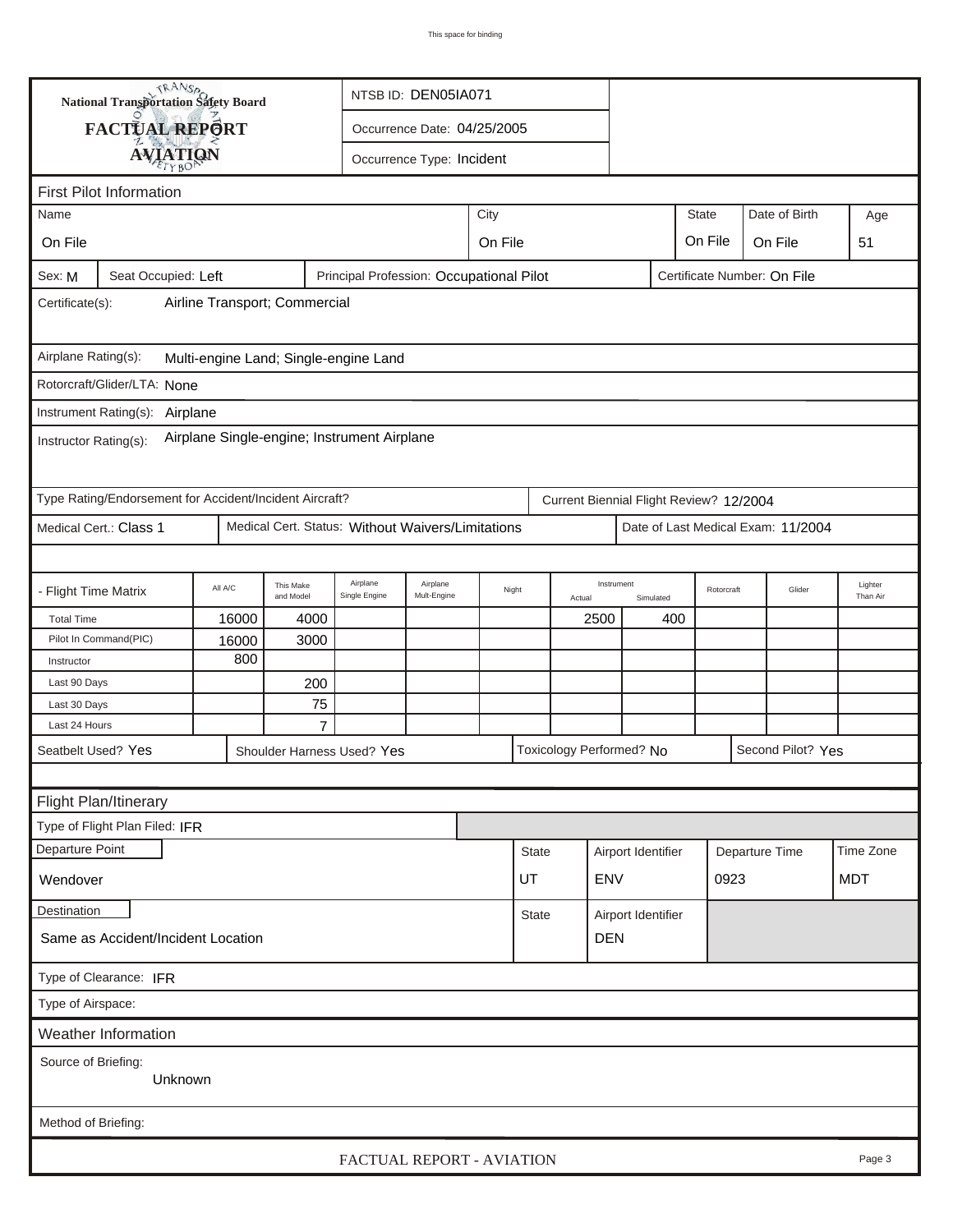| <b>National Transportation Safety Board</b> |                                                              |                  |                             | NTSB ID: DEN05IA071                                     |                    |                             |    |                                                       |  |                   |                              |           |
|---------------------------------------------|--------------------------------------------------------------|------------------|-----------------------------|---------------------------------------------------------|--------------------|-----------------------------|----|-------------------------------------------------------|--|-------------------|------------------------------|-----------|
|                                             | FACTUAL REPORT                                               |                  | Occurrence Date: 04/25/2005 |                                                         |                    |                             |    |                                                       |  |                   |                              |           |
|                                             | <b>AVIATION</b>                                              |                  | Occurrence Type: Incident   |                                                         |                    |                             |    |                                                       |  |                   |                              |           |
|                                             | Weather Information                                          |                  |                             |                                                         |                    |                             |    |                                                       |  |                   |                              |           |
| WOF ID                                      | <b>Observation Time</b>                                      | Time Zone        |                             | <b>WOF Elevation</b><br>WOF Distance From Accident Site |                    |                             |    |                                                       |  |                   | Direction From Accident Site |           |
| <b>DEN</b>                                  | 1253                                                         | <b>MDT</b>       | 5280 Ft. MSL                |                                                         |                    |                             |    | <b>NM</b>                                             |  |                   |                              | Deg. Mag. |
|                                             | Sky/Lowest Cloud Condition: Thin Broken                      |                  |                             |                                                         |                    | 4900 Ft. AGL                |    | Condition of Light: Day                               |  |                   |                              |           |
|                                             |                                                              |                  |                             |                                                         |                    |                             |    |                                                       |  |                   |                              |           |
|                                             | Lowest Ceiling: Broken                                       |                  | 6000 Ft. AGL                |                                                         | Visibility:        |                             | 10 | <b>SM</b>                                             |  | Altimeter:        | 29.84                        | "Hg       |
| Temperature:                                | 11 °C                                                        | Dew Point:       | $1^{\circ}C$                |                                                         | Wind Direction: 30 |                             |    |                                                       |  | Density Altitude: |                              | Ft.       |
| Wind Speed: 26                              |                                                              | Gusts: 30        |                             |                                                         |                    |                             |    | Weather Condtions at Accident Site: Visual Conditions |  |                   |                              |           |
| Visibility (RVR):                           | Ft.                                                          | Visibility (RVV) |                             | <b>SM</b>                                               |                    | Intensity of Precipitation: |    |                                                       |  |                   |                              |           |
|                                             | Restrictions to Visibility: No Obscuration; No Precipitation |                  |                             |                                                         |                    |                             |    |                                                       |  |                   |                              |           |
| Type of Precipitation:                      |                                                              |                  |                             |                                                         |                    |                             |    |                                                       |  |                   |                              |           |
|                                             | Accident Information                                         |                  |                             |                                                         |                    |                             |    |                                                       |  |                   |                              |           |
|                                             | Aircraft Damage: Minor                                       |                  | Aircraft Fire: None         |                                                         |                    |                             |    | Aircraft Explosion None                               |  |                   |                              |           |
| Classification:                             |                                                              |                  |                             |                                                         |                    |                             |    |                                                       |  |                   |                              |           |
|                                             | - Injury Summary Matrix                                      | Fatal            | Serious<br>Minor            |                                                         | None               | <b>TOTAL</b>                |    |                                                       |  |                   |                              |           |
| <b>First Pilot</b>                          |                                                              |                  |                             |                                                         | 1                  | 1                           |    |                                                       |  |                   |                              |           |
| Second Pilot                                |                                                              |                  |                             |                                                         | 1                  |                             |    |                                                       |  |                   |                              |           |
| <b>Student Pilot</b>                        |                                                              |                  |                             |                                                         |                    |                             |    |                                                       |  |                   |                              |           |
|                                             | Flight Instructor                                            |                  |                             |                                                         |                    |                             |    |                                                       |  |                   |                              |           |
| <b>Check Pilot</b>                          |                                                              |                  |                             |                                                         |                    |                             |    |                                                       |  |                   |                              |           |
|                                             | <b>Flight Engineer</b>                                       |                  |                             |                                                         |                    |                             |    |                                                       |  |                   |                              |           |
|                                             | Cabin Attendants                                             |                  |                             |                                                         | 4                  | 4                           |    |                                                       |  |                   |                              |           |
| Other Crew                                  |                                                              |                  |                             |                                                         |                    |                             |    |                                                       |  |                   |                              |           |
| Passengers                                  |                                                              |                  |                             |                                                         | 92                 | 92                          |    |                                                       |  |                   |                              |           |
| - TOTAL ABOARD -                            |                                                              |                  |                             |                                                         | 98                 | 98                          |    |                                                       |  |                   |                              |           |
| Other Ground                                | - GRAND TOTAL -                                              |                  |                             |                                                         |                    |                             |    |                                                       |  |                   |                              |           |
|                                             |                                                              |                  |                             |                                                         | 98                 | 98                          |    |                                                       |  |                   |                              |           |
|                                             |                                                              |                  |                             |                                                         |                    |                             |    |                                                       |  |                   |                              |           |
|                                             |                                                              |                  |                             |                                                         |                    |                             |    |                                                       |  |                   |                              |           |
|                                             |                                                              |                  |                             |                                                         |                    |                             |    |                                                       |  |                   |                              |           |
|                                             |                                                              |                  |                             |                                                         |                    |                             |    |                                                       |  |                   |                              |           |
|                                             |                                                              |                  |                             |                                                         |                    |                             |    |                                                       |  |                   |                              |           |
|                                             |                                                              |                  |                             |                                                         |                    |                             |    |                                                       |  |                   |                              |           |
|                                             |                                                              |                  | FACTUAL REPORT - AVIATION   |                                                         |                    |                             |    |                                                       |  |                   |                              | Page 4    |